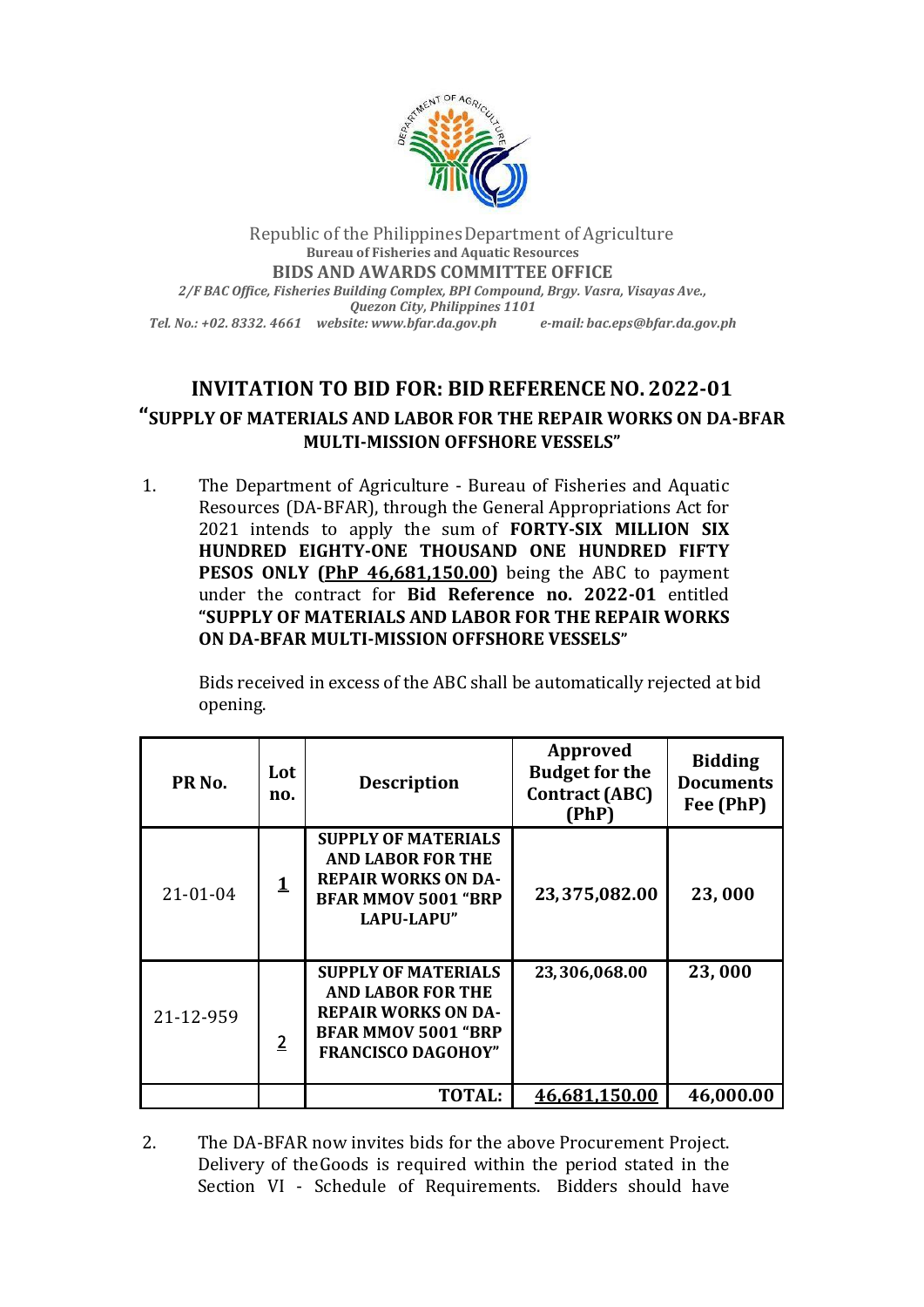completed, within *five (5) years* from the dateof submission and receipt of bids, a contract similar to the Project. The descriptionof an eligible bidder is contained in the Bidding Documents, particularly, in SectionII (Instructions to Bidders).

3. Bidding will be conducted through open competitive bidding procedures via electronic or online means using a nondiscretionary "*pass/fail*" criterion as specified in the 2016 revised Implementing Rules and Regulations (IRR) of Republic Act (RA) No. 9184.And in accordance with the procedural guidelines under BAC Resolution No. 2020-55, attached hereto as Annex A "Adoption of Guidelines for the Electronic Submission of Bids in accordance with GPPB Resolution 09-2020".

Bidding is restricted to Filipino citizens/sole proprietorships, partnerships, or organizations with at least sixty percent (60%) interest or outstanding capital stock belonging to citizens of the Philippines, and to citizens or organizations of acountry the laws or regulations of which grant similar rights or privileges to Filipino citizens, pursuant to RA No. 5183.

- 4. Prospective Bidders may obtain further information from the BFAR BAC Secretariat through electronic mailing address given below, and inspect of the Bidding Documents at [www.bfar.da.gov.ph.](http://www.bfar.da.gov.ph/)
- 5. A complete set of Bidding Documents may be acquired by interested Bidders at **2nd Floor, BAC Office, Fisheries Building Complex, BPI Compound, Brgy. Vasra , Visayas Ave. Quezon City** and upon payment of a non-refundable fee for the Bidding Documents in the amount stated above. The Procuring Entity shall allow the bidder to present its proof of payment for the fees by in person, or through electronic means.
- 6. The DA-BFAR will hold a Pre-Bid Conference through a video conference call using Zoom application on **January 24, 2022 (Monday), 10:00 A.M.** which shallbe open to prospective bidders who have successfully completed registration one (1) calendar day prior to the pre-bid conference using Google Form <https://forms.gle/9PassK7oCipk8iXD6> and in accordance with the **"Annex A"** , Bidder's Kit-1

<sup>1</sup> May be deleted in case the ABC is less than One Million Pesos (PhP1,000,000) where the Procuring Entity may not hold aPre-Bid Conference.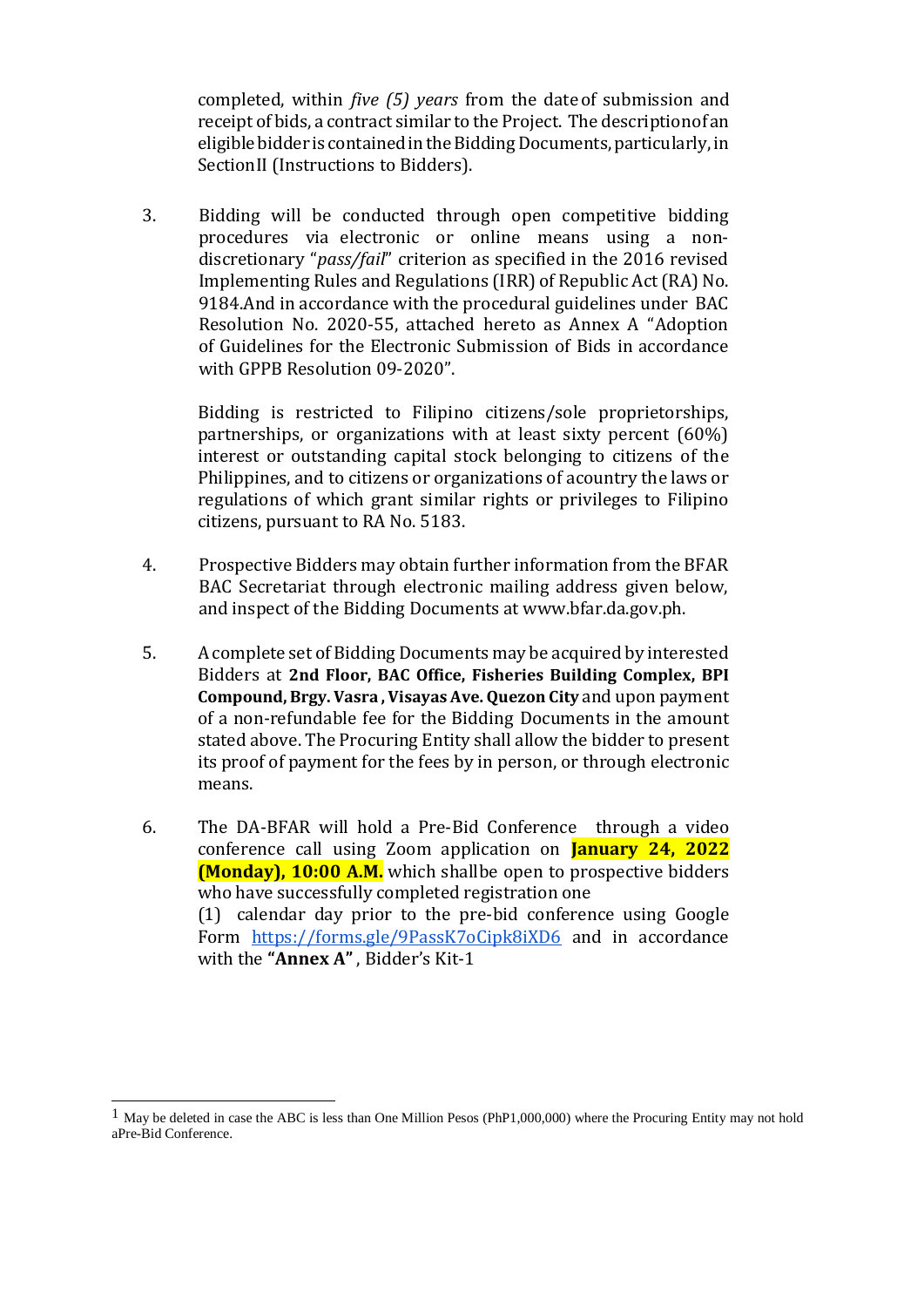- 7. Bids must be duly received by the BAC Secretariat through electronic submissionin accordance with the BFAR BAC procedure for online bidding stated in Annex A simultaneously with the submission of the printed copies as indicated in the BDSClause 15. The deadline of manual submission and receipt of bids is on **February 07, 2022 (Monday), 10:30 A.M.** at the BFAR-BAC Office, **2nd Floor, BAC Office, Fisheries Building Complex, BPI Compound , Brgy. Vasra , Visayas Ave. Quezon City.** while the electronic documents shall be submitted at the [bac.eps@bfar.da.gov.ph](mailto:bac.eps@bfar.da.gov.ph)
- 8. All Bids must be accompanied by a bid security in any of the acceptable forms andin the amount stated in ITB Clause 14.
- 9. Bid opening shall be held through a video conference call using Zoom applicationon **February 07, 2022 (Monday), 11:00 A.M**. Bids will be opened in accordancewith the BFAR BAC procedure for online bidding stated in Annex A. Late bids shallnot be accepted.
- 10. Bidders are advised to submit their bids in accordance with the BFAR BAC procedure for online bidding as well as for the printed copies as provided under ITB Clause 10 and Clause 11.

After the opening and evaluation of bids, the BAC, its staff and personnel,Secretariat and Technical Working Group (TWG), as well as Observers are prohibited from making or accepting any communication with any bidder regarding the evaluation of their bids until issuance of Notice of Award (NOA). However, the BAC, through its Secretariat, may ask in writing the bidder for clarification of its request in writing. All responses to requests for clarification shall be in writing.

- 11. The DA-BFAR reserves the right to reject any and all bids, declare a failure of bidding, or not award the contract at any time prior to contract award in accordance with Sections 35.6 and 41 of the 2016 revised IRR of RA No. 9184, without thereby incurring any liability to the affected bidder or bidders.
- 12. For further information,

please refer to:BFAR-

BAC Secretariat Address: **2nd Floor, BAC Office, Fisheries Building Complex, BPI Compound , Brgy. Vasra , Visayas Ave. Quezon City.** Email: [bac.eps@bfar.da.gov.ph](mailto:bac.eps@bfar.da.gov.ph) Telephone number: 02- 8332-4661 Website address: [www.bfar.da.gov.ph](http://www.bfar.da.gov.ph/)